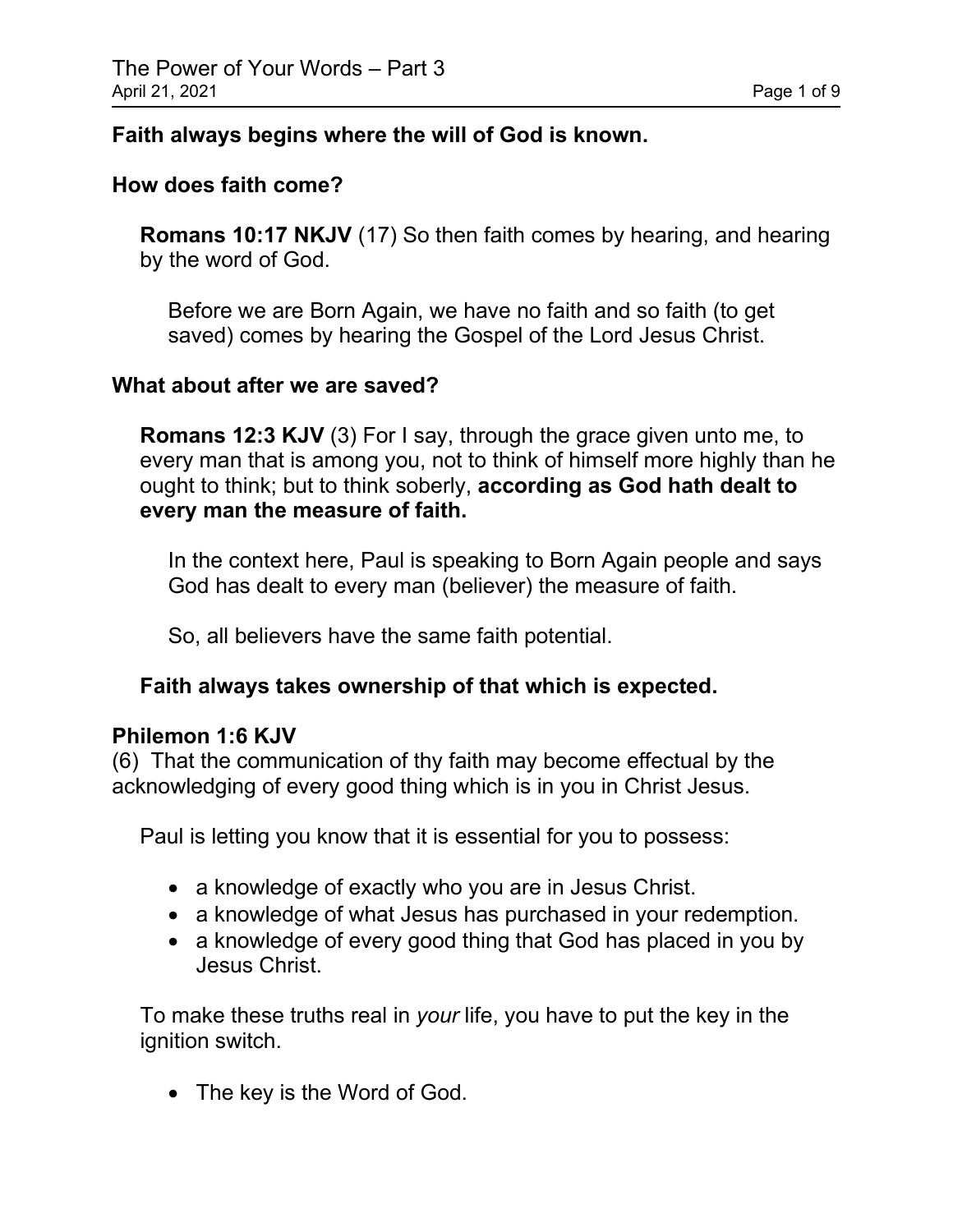- The ignition is your mouth.
- The key is turned in the ignition when you open your mouth and start to speak the truth.
- The good things in you are *activated* the moment you start confessing the truth.

# **The way to make these blessings real in your life is to:**

- 1) thoroughly know them through diligent study;
- 2) put these truths into your heart; and
- 3) speak them out loud!

*That is how you turn the key in your ignition and energize these truths until they begin to manifest in you!*

So quit talking negatively about yourself, and begin to bring the words of your mouth into agreement with the truths God has deposited in your life.

- God's Word says you're healed, so begin to say you're healed.
- God's Word says you have the mind of Christ, so begin to say you have the mind of Christ.
- God's Word says you're blessed, so begin to say you're blessed.

You turn the key in the ignition by getting your mouth in agreement with God's Word. And as you start speaking what God says about you, all your potential will start becoming a manifested reality!

# **How do you build your capacity for great faith?**

**Joshua 1:7-9 NKJV** (7) Only be strong and very courageous, that you may observe to do according to all the law which Moses My servant commanded you; do not turn from it to the right hand or to the left, that you may prosper wherever you go. (8) This Book of the Law shall not depart from your mouth, but you shall meditate in it day and night, that you may observe to do according to all that is written in it. For then you will make your way prosperous, and then you will have good success. (9) Have I not commanded you? Be strong and of good courage; do not be afraid, nor be dismayed, for the LORD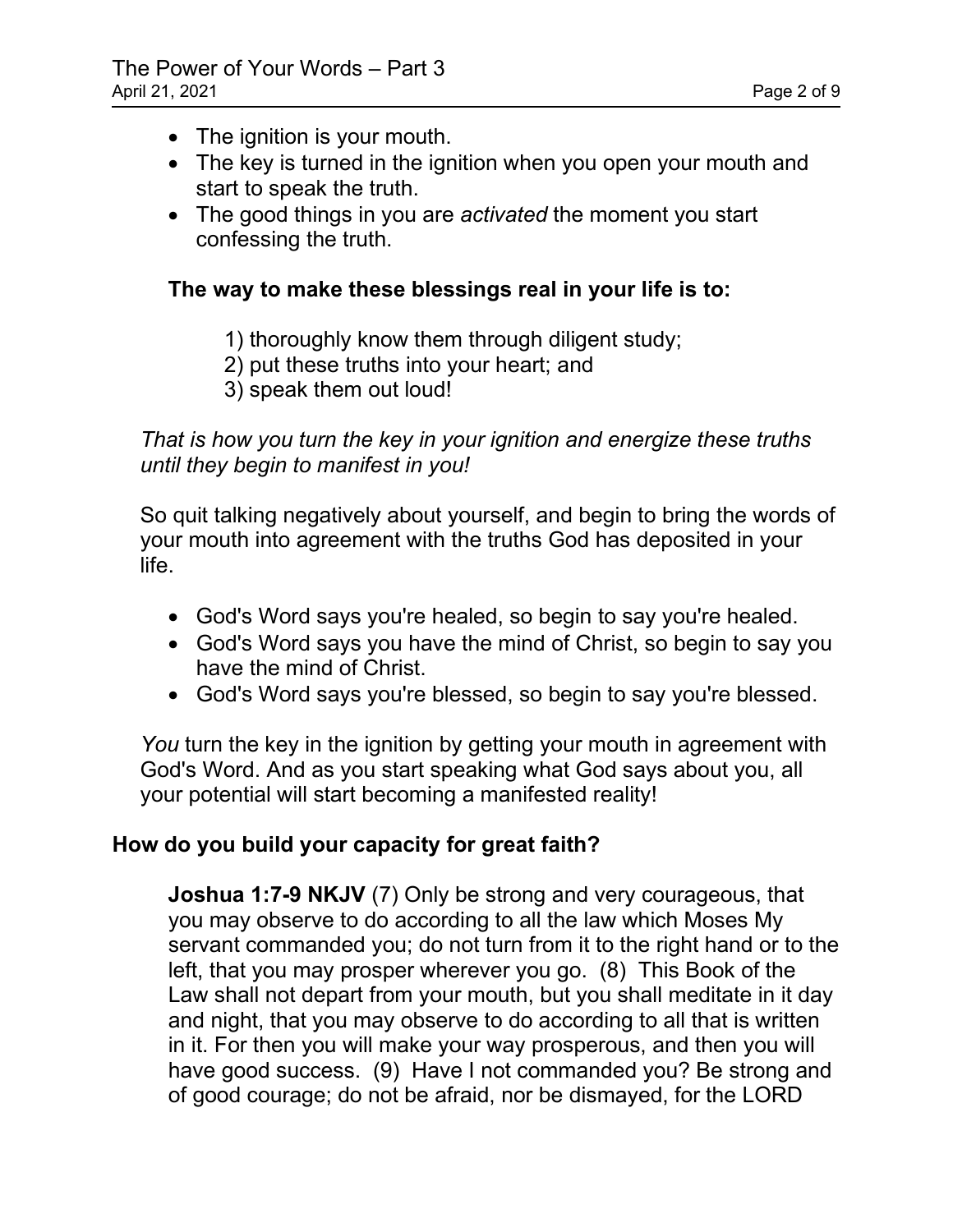your God is with you wherever you go."

#### **We need to understand there is a difference between speaking God's Word** *out of faith* **like God does and speaking God's Word** *unto faith* **where we are speaking and getting the Word** *into* **our hearts.**

Sometimes we need to speak the Word of God as mentioned in Joshua 1:8 so that we get the Word into our hearts. This is a confession UNTO faith.

#### **God created us to be able to hear our own words and build a capacity to believe them in our hearts.**

*Here is why this is so important:*

#### **If you do not understand the importance of speaking God's Word, you will never be able to overcome the incredible power of doubt.**

*Anytime you begin to trust God, the enemy will come at your mind to manipulate your imagination to see your life going different from what God has said.*

*The best way to get a handle on your thoughts and imagination is through the power of speaking God's word.*

But then there are times when you speak forth your faith and you know that faith is in your heart and that which you have spoken is done in the Name of Jesus!

## **Four Keys to building strong faith in God's Word:**

- 1. Find what the Word says about your situation (and or pray until you have a Word from the Holy Ghost)
- 2. Meditate in the scriptures from God's Word.
- 3. Speak God's Word.
- 4. Act on God's Word.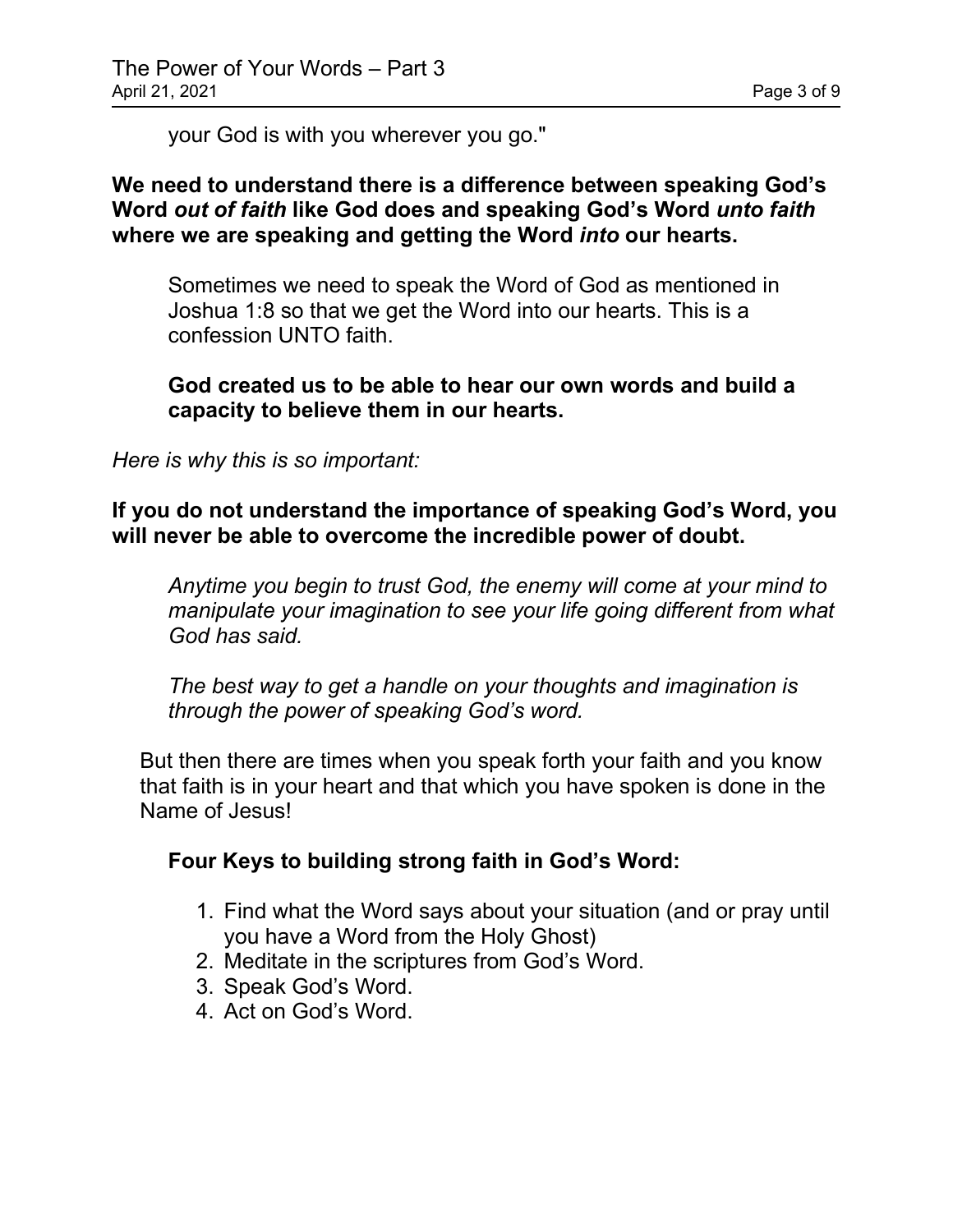## **How is faith released? By words and action.**

**Mark 11:12-14 NKJV** (12) Now the next day, when they had come out from Bethany, He was hungry. (13) And seeing from afar a fig tree having leaves, He went to see if perhaps He would find something on it. When He came to it, He found nothing but leaves, for it was not the season for figs. (14) In response Jesus said to it, "Let no one eat fruit from you ever again." And His disciples heard it.

**Mark 11:19-24 NKJV** (19) When evening had come, He went out of the city. (20) Now in the morning, as they passed by, they saw the fig tree dried up from the roots. (21) And Peter, remembering, said to Him, "Rabbi, look! The fig tree which You cursed has withered away." (22) So Jesus answered and said to them, "Have faith in God. (23) For assuredly, I say to you, whoever says to this mountain, 'Be removed and be cast into the sea,' and does not doubt in his heart, but believes that those things he says will be done, he will have whatever he says. (24) Therefore I say to you, whatever things you ask when you pray, believe that you receive them, and you will have them.

Notice Jesus came to the fig tree and desired fruit from it. It had none so Jesus cursed the fig tree saying, "Let no one eat fruit from you ever again."

There was nothing that visibly changed immediately with the fig tree or else the disciples, especially Peter would have pointed it out. He said the words and then simply went on about His business.

They conduct their business in Jerusalem and are on their way out of the city and passed by the fig tree. There was still no visible change or else again, the disciples would have said something about it. This did not phase Jesus at all.

They go back to Bethany and spend the night and then head back to Jerusalem again. This time they passed by the fig tree and there was change because they noticed it. They noticed it but Peter is the only one that said anything about it.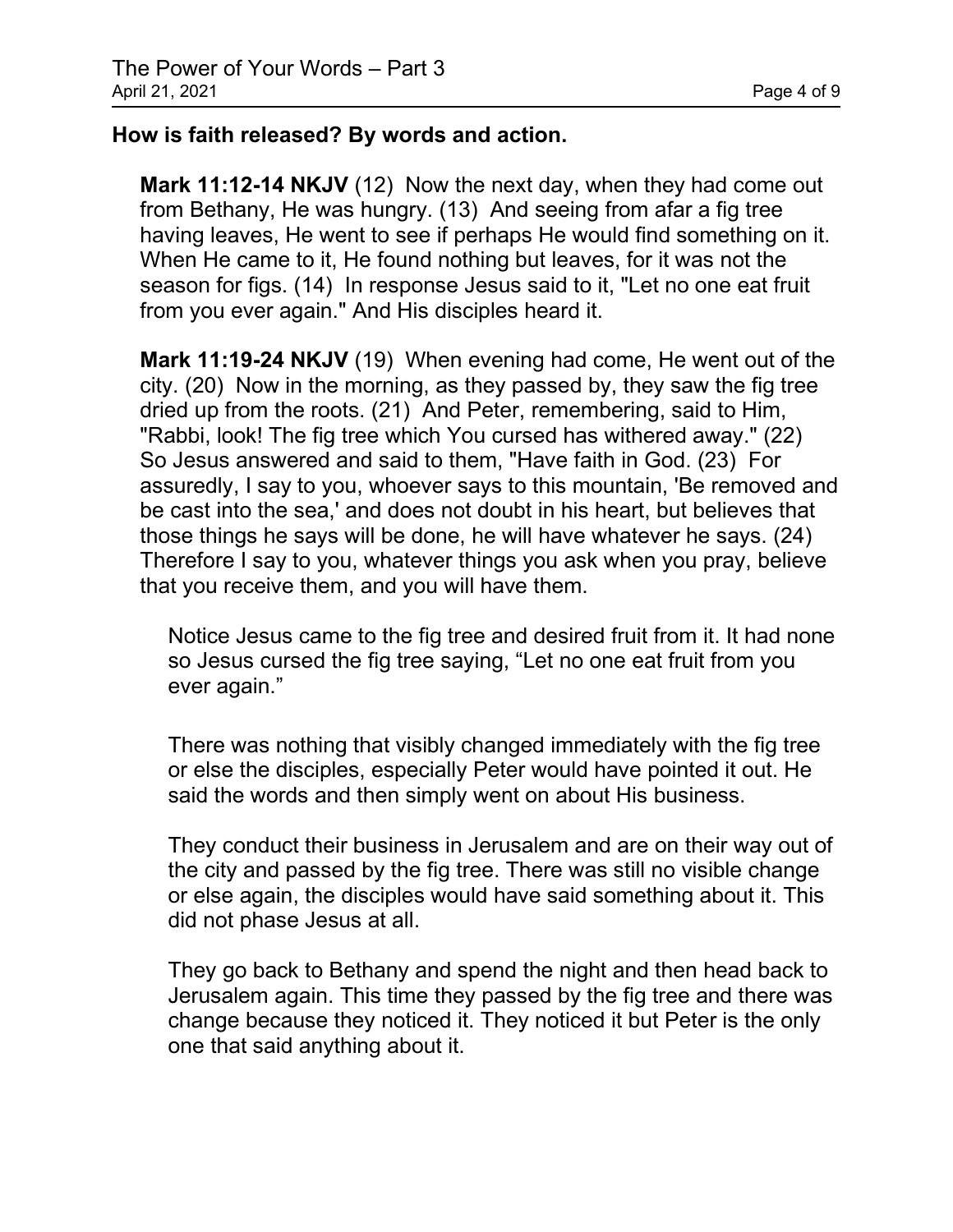Notice the fig tree dried up from the roots. This is the same as will happen with anything that we are using our faith on. The moment that you begin attending to the Word of God, the Word goes to work on the root of the problem, not the external things that you can see. If it were to address the leaves only, then the root would still be there and then it could grow back.

The key is not to quit when you do not see the immediate results.

Just know that as you are speaking the Word, it is working in you and on the situation just like weed killer.

*Some people believe that it is enough for you to have the Word of God in your heart.*

#### **Our relationship with Jesus is begun with not only what we believe in our hearts but also what we say with our mouths.**

**Romans 10:9-10 NKJV** (9) that if you confess with your mouth the Lord Jesus and believe in your heart that God has raised Him from the dead, you will be saved. (10) For with the heart one believes unto righteousness, and with the mouth confession is made unto salvation

Look at Abraham and what he did until the manifestation came:

**Romans 4:16-21 NKJV** (16) Therefore it is of faith that it might be according to grace, so that the promise might be sure to all the seed, not only to those who are of the law, but also to those who are of the faith of Abraham, who is the father of us all (17) (as it is written, "I HAVE MADE YOU A FATHER OF MANY NATIONS") in the presence of Him whom he believed--God, who gives life to the dead and calls those things which do not exist as though they did; (18) who, contrary to hope, in hope believed, so that he became the father of many nations, according to what was spoken, "SO SHALL YOUR DESCENDANTS BE." (19) And not being weak in faith, he did not consider his own body, already dead (since he was about a hundred years old), and the deadness of Sarah's womb.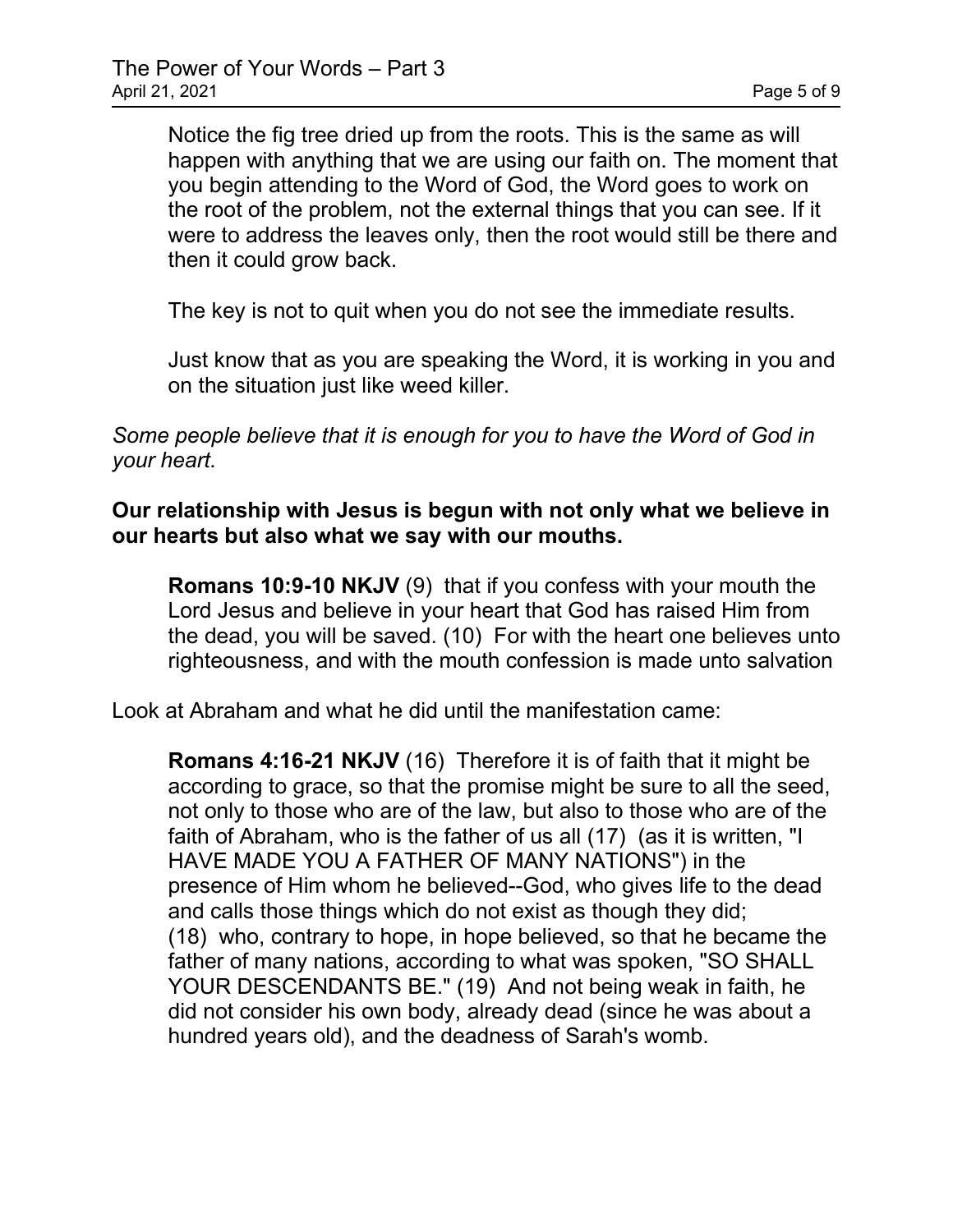(20) He did not waver at the promise of God through unbelief, but was strengthened in faith, giving glory to God, (21) *and being fully convinced* that what He had promised He was also able to perform.

**Romans 4:20-21 Weymouth** (20) Nor did he in unbelief stagger at God's promise, but became mighty in faith, giving glory to God, (21) and being absolutely certain that whatever promise He is bound by He is able also to make good.

**Romans 4:20-21 NLT** (20) Abraham never wavered in believing God's promise. In fact, his faith grew stronger, and in this he brought glory to God. (21) He was fully convinced that God is able to do whatever he promises.

Abraham had the promise from God, letting him know what His will was in the matter and Abraham became fully convinced God had the ability to perform what He promised.

Notice Abraham was not in the necessary physical condition to bear children but He was fully persuaded of the promise of God and considered not his own body being dead.

Notice God calls those things which be not as though they were. He does not call those things which are as though they are not. To call those things which are as though they are not, is a lie.

We must remember that faith in God's Word is not denying the circumstances of our lives and pretend that they do not exist.

## *Confession of Faith:*

#### **Mark 11:12-14 NKJV**

(12) Now the next day, when they had come out from Bethany, He was hungry.

(13) And seeing from afar a fig tree having leaves, He went to see if perhaps He would find something on it. When He came to it, He found nothing but leaves, for it was not the season for figs.

(14) In response Jesus said to it, "Let no one eat fruit from you ever again." And His disciples heard it.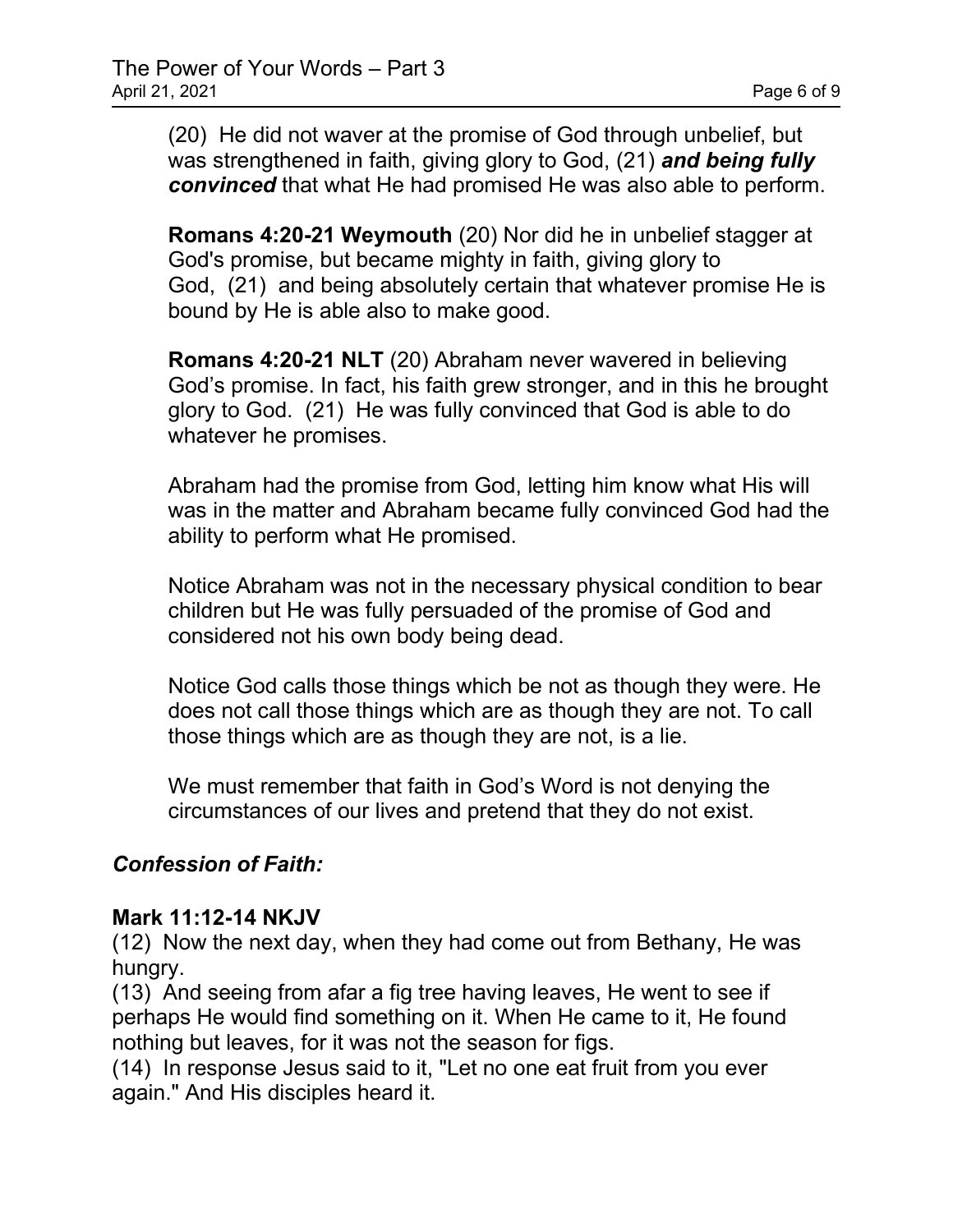#### **Mark 11:19-24 NKJV**

(19) When evening had come, He went out of the city.

(20) Now in the morning, as they passed by, they saw the fig tree dried up from the roots.

(21) And Peter, remembering, said to Him, "Rabbi, look! The fig tree which You cursed has withered away."

(22) So Jesus answered and said to them, "Have faith in God.

(23) For assuredly, I say to you, whoever says to this mountain, 'Be removed and be cast into the sea,' and does not doubt in his heart, but believes that those things he says will be done, he will have whatever he says.

(24) Therefore I say to you, whatever things you ask when you pray, believe that you receive them, and you will have them.

Did you notice that Jesus said in verse 23, if a person confesses something "and shall not doubt in his heart" - in other words, if he believes the words he is speaking with his mouth - he will have exactly what he says. The word "doubt" is from the Greek word *diakrinomai*, which means *to hesitate*, *to waver*, *to doubt*, or *to differ*.

In context, Jesus is saying that when a person's heart doesn't *differ* from what his mouth is saying, the combination of his heart and mouth in agreement will always make things happen!

## **James 1:5-8 NKJV**

(5) If any of you lacks wisdom, let him ask of God, who gives to all liberally and without reproach, and it will be given to him.

(6) But let him ask in faith, with no doubting, for he who doubts is like a wave of the sea driven and tossed by the wind.

(7) For let not that man suppose that he will receive anything from the Lord;

(8) he is a double-minded man, unstable in all his ways.

I call this concept "the heart-mouth connection."

• For instance, if you believe in your heart that Jesus purchased your salvation, and you put your heartfelt faith together with the confession of your mouth, you can literally receive that salvation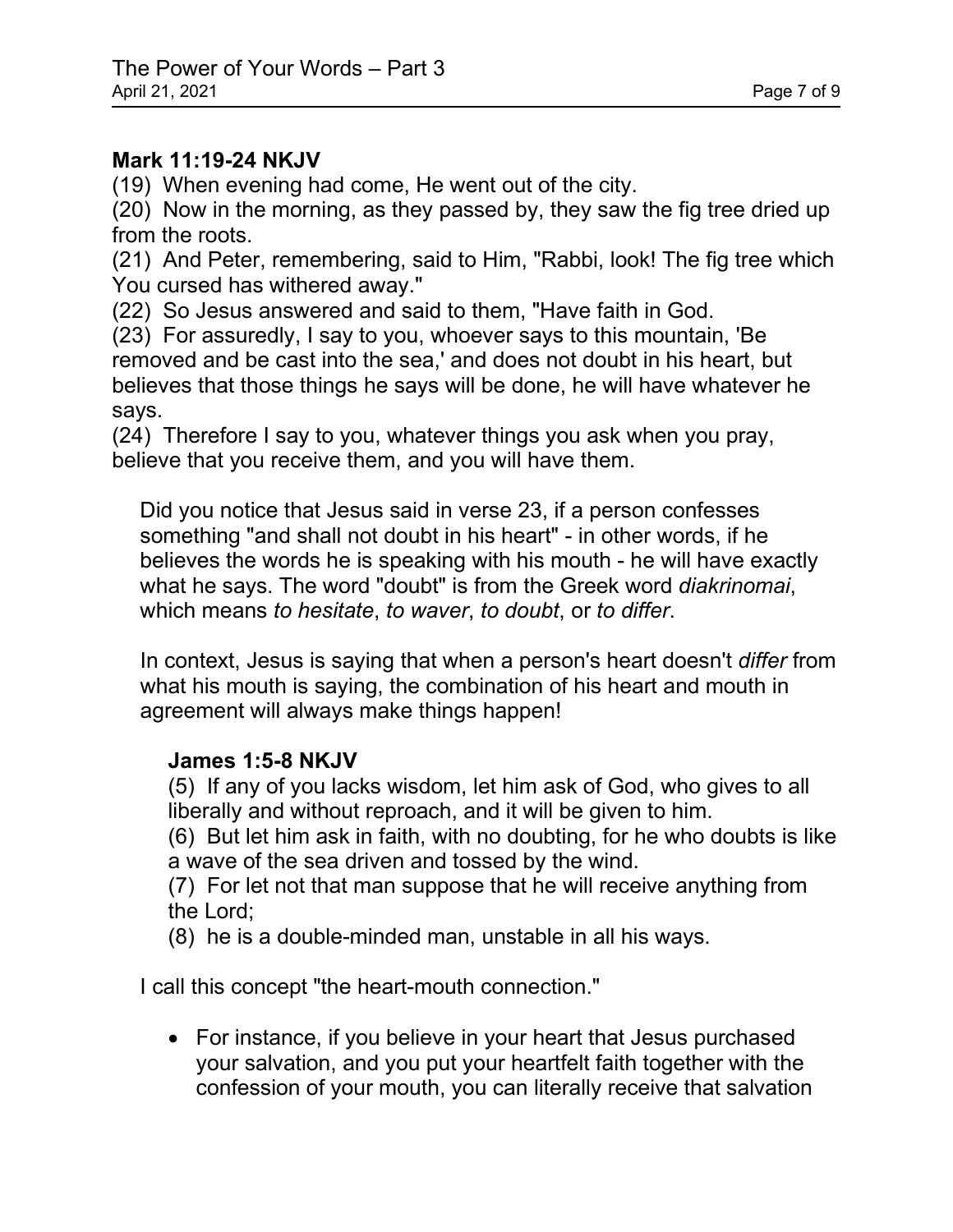and make it an eternal fact.

• For instance, if you believe in your heart that Jesus purchased your healing, and you put your heartfelt faith together with the confession of your mouth, you can literally bring that healing into manifestation in your physical body.

## **God's creative power is released when the heart and mouth get into agreement!**

That is why you must be careful about what you believe in your heart and say with your mouth, because when your heart and mouth get "in sync" with each other, it literally makes things come to pass!

- Notice that Jesus did not pray about the mountain He did not ask God to remove the mountain for Him. There is nothing wrong with praying about your mountain, but that is not enough. Speak to your mountain.
- Jesus said that we could speak to the mountain in OUR lives, but we don't have the right to speak to the mountains in the lives of others (except those we have authority over or have their permission – that's where prayer comes in).
- Notice that Jesus' words went to work at the root of the situation and the effect was not immediately visible to the natural eye. The change started at the root (invisible) and then worked its way outward (visible).

# **Why does this work?**

## **John 17:17 NKJV**

(17) Sanctify them by Your truth. *Your word is truth*.

God's truth is the highest truth.